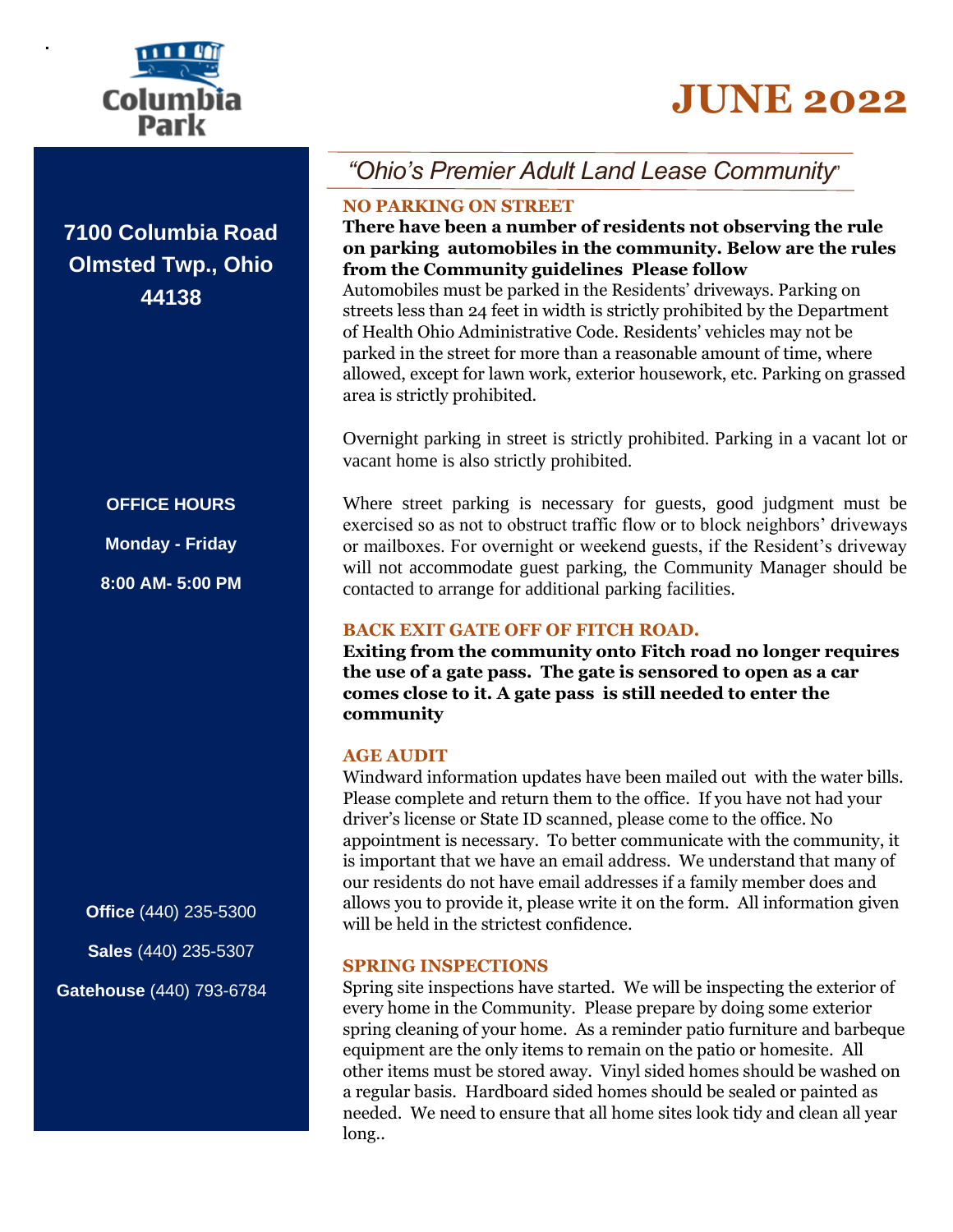

#### **CONTACT US**

**Gary Schenkelberg** Community General Manager gschenkelberg@livewindward.com

#### **Julie Hrusovsky**

Assistant Community Manager jhrusovsky@livewindward.com

**Denise Cox** Assistant Community Manager dcox@livewindward.com

#### **Lavi Kuzman**

Maintenance Director lkuzman@livewindward.com

#### **Marty Gosnell**

Maintenance Supervisor [mgosnell@livewindward.com](mailto:mgosnell@livewindward.com)

**Our goal is to assist our residents anyway we can.**

#### **PROJECTS WILL CONTINUE THROUGH THE SPRING AND SUMMER AT COLUMBIA PARK**

Concrete work will continue in the community weather permitting. **Please be cautious driving and have some patience as we work to make improvements.** 

**Phase II of the water line improvement project** will continue for the next month in the west area of the community in the older section. Pardon the possibility of streets being clogged by construction equipment as this project continues.

#### **TREES IN THE COMMUNITY**

We have had many conversations with the community regarding trees. Tree trimming is the responsibility of our residents.

Any branches removed by residents can be placed on the curb and maintenance will pick-up

If resident hires a contractor, the contractor must take all the branches and debris out of the property.

Management will remove damaged and dead trees. Stumps will be left

#### **WALKING PETS IN THE COMMUNITY**

Per the community guidelines Dogs are only allowed to be walked on the dog path and aroung your homesite. Walking your dog in the street is not permitted. Dogs or cats must be leased at all times . There are parking spots located by the office and by the dog walk for residents to park and walk their dogs. Please do not walk your dog

while driving a golfcart or riding a bike. All residents that have cats must keep them indoors not let them out to roam. All of our residents should not have to pick-up cat waste and by letting cats roam your are impeding on the peace and quiet your neighbors are intitled to have.

#### **SAFETY REMINDERS**

Please for the safety of everyone in the community we ask that the **posted speed limits are obeyed. Please come to a complete stop at all stop signs.** When enjoying a walk in the community in areas that have no sidewalks, **please remember to always walk facing traffic this way you will not have to worry about traffic coming up behind you.**

Bike riders please ride with traffic and remember to share the road.

#### **SAFETY TIPS FROM THE OLMSTED TWP FIRE DEPARTMENT**

**Please turn on your outside light after calling 911**. This will help the first responders find your home quicker.

#### **THE POST OFFICE ON WHEELS PROGRAM WILL BE AT THE SOCIAL HALL PARKING LOT**

**Thursday June 23rd from 9:40 AM - 10:00 AM** Residents will be able to purchase stamps, money order, and packaging supplies. Mail letters and packages First Class, Priority, and express. Special services available: certified, insured, registered and delivery confirmation.